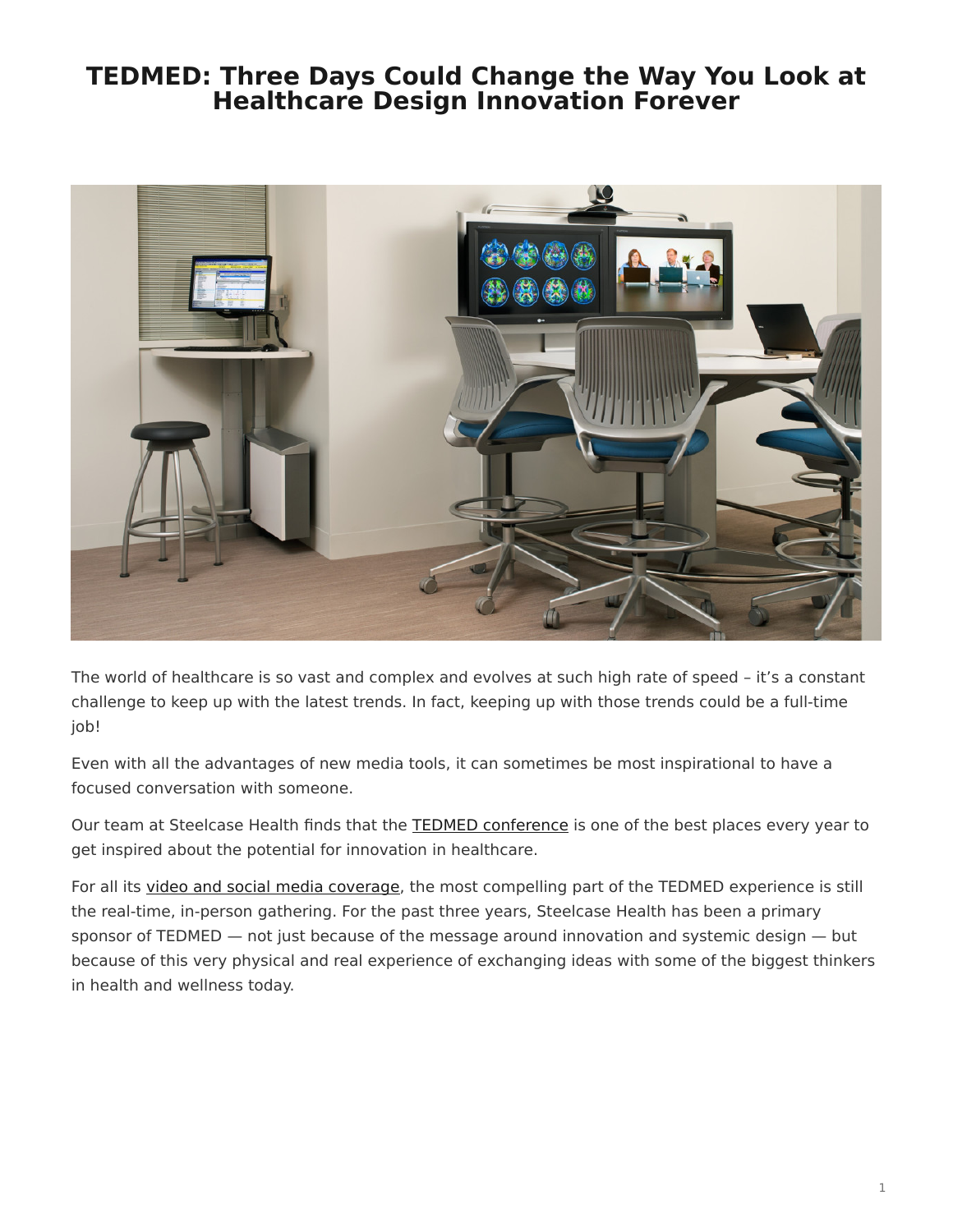Imagine listening to an informal, open conversation between [Lance Armstrong and David Argus](http://www.tedmed.com/2011speakers) from the stage, and then sitting down at lunch and discussing those ideas with Jamie Heywood, the founder of [PatientsLikeMe.com.](http://www.patientslikeme.com/) The far flung range of ideas and participants at TEDMED may not at first bring to mind the immediate issues of environment and design, but every conversation weaves a thread into the larger topic of systemic design thinking.

We approach TEDMED as a healthcare space itself — a living, breathing, thought provoking healthcare experience. It's an environment designed to force you outside of your comfort zone and immerse yourself into thinking — broadly and deeply. You become part of an unbelievable organism and ecosystem that can serve as an amazing, life changing experience.

Last year at TEDMED, Steelcase Health worked specifically to encourage more active discussions and visual thinking on the design component and thinking differently about healthcare spaces. The designfocused experiences we created throughout the conference and in the Steelcase Health space helped foster "lateral thinking" — how we and others might be able to take any number of user-centered insights and apply them to what we do in the design of environments for health and wellness.

Ultimately, TEDMED helps us understand how critical it is to keep people thinking about the future – of what needs to change, where things may be headed, and where we can make a difference. TEDMED helps us begin to crystallize our thoughts about the future and more importantly, how we can help affect change. That's a key part of our job – for our staff, our customers, our partners — to help bring the future closer to today.

This year, **TEDMED** is moving to spring dates in Washington,  $DC -$  April 10[th](http://www.tedmed.com/register)-13<sup>th</sup>, and changing some of the aspects of how they're running the conference. Steelcase Health will continue to stay engaged with TEDMED as a sponsor and we're excited about being there to help foster and participate in the conversation.

We'd encourage you to join us and be part of an experience that changes the way you look at the world while you in turn help others to change the way they look at the world, too. Healthcare needs design, and healthcare needs you. TEDMED can help us find the right design problems to work on together.

Watch the Steelcase Health blog next week for postings from TEDMED 2012 and follow Steelcase Health on [Twitter](http://twitter.com/steelcasehealth) and [Facebook](http://facebook.com/steelcasehealth) for thought starters and highlights from the conference.

| +About Steelcase |  |
|------------------|--|
| +Customer Care   |  |
| +Legal Notices   |  |
| +Connect With Us |  |